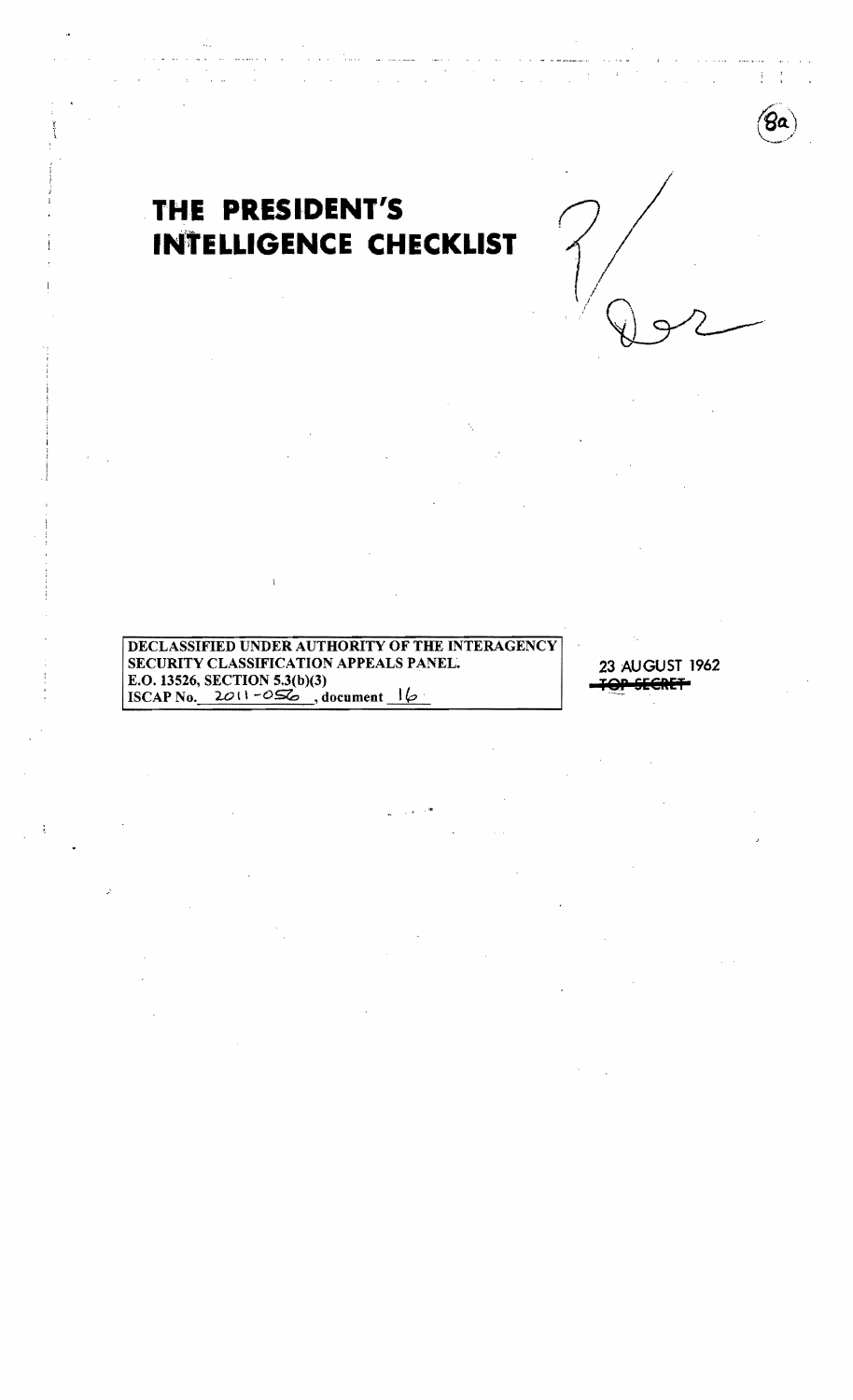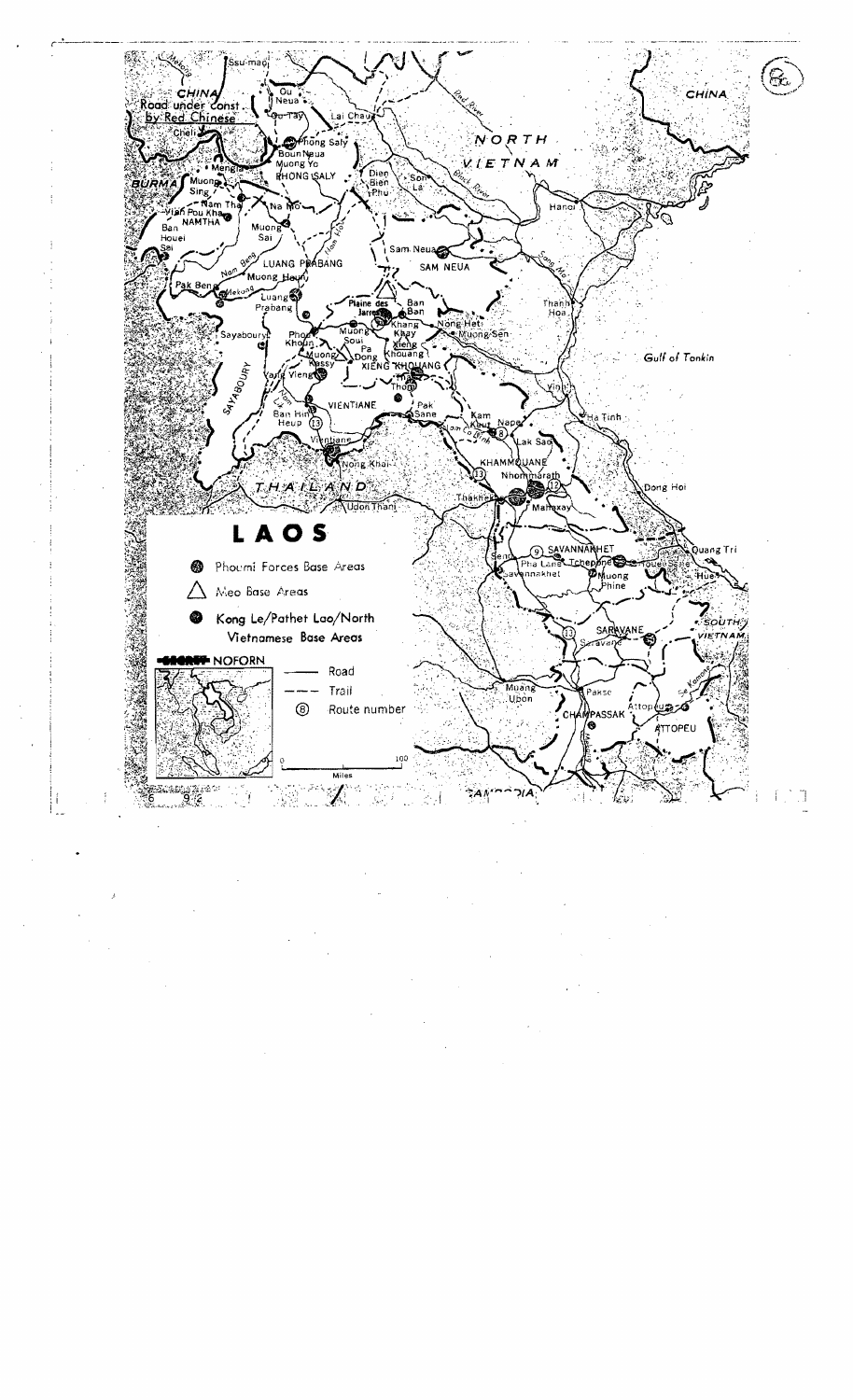1. Laos

,  $\mathbf{I} = \mathbf{I}$ 

> a. Souvanna told Ambassador Unger Wednesday evening (Vientiane time) of an apparent agreement with Souphannouvong for one ICC checkpoint at Nhommarath in the area under Pathet Lao control. A firm decision was "expected" Thursday. According to a late press report this morning, there is also to be a checkpoint on the Plaine des Jarres for "North Vietnamese laborers and technicians."

b. With respect to Nhommarath, Souphannouvong may have been delaying in order to permit North Vietnamese troops in. this particular area to clear out. Six days ago, Kong Le's unit at Nhommarath reported that the North Vietnamese there would be going home on the 19th, 20th and 21st, and esterday the unit reported that the<br>North Vietnamese had "left the region."

c. Chinese Communist activities and intentions in Phong Saly province<br>in northern Laos are increasingly puzzling. Several days ago we had a Lao neutralist report from Phong Saly<br>that Chinese Communist troops--from the road building group--armed with mortars and artillery were deployed at Muong Yo and Boun Neua and had built several fortified positions. Yesterday Phong 8a1y heard from Boun Neua that the Chinese are propagandizing that "Phong Saly and Chinese territory are one and the same" and that the people are worried. We have no confirmation of this reporting, but it is rendered by officials on the scene.

For The President Only <del>Top See</del>

I E.O. 13526, section 3.3(b)(I)

IE.O. 13526, section 3.3(b)(I)

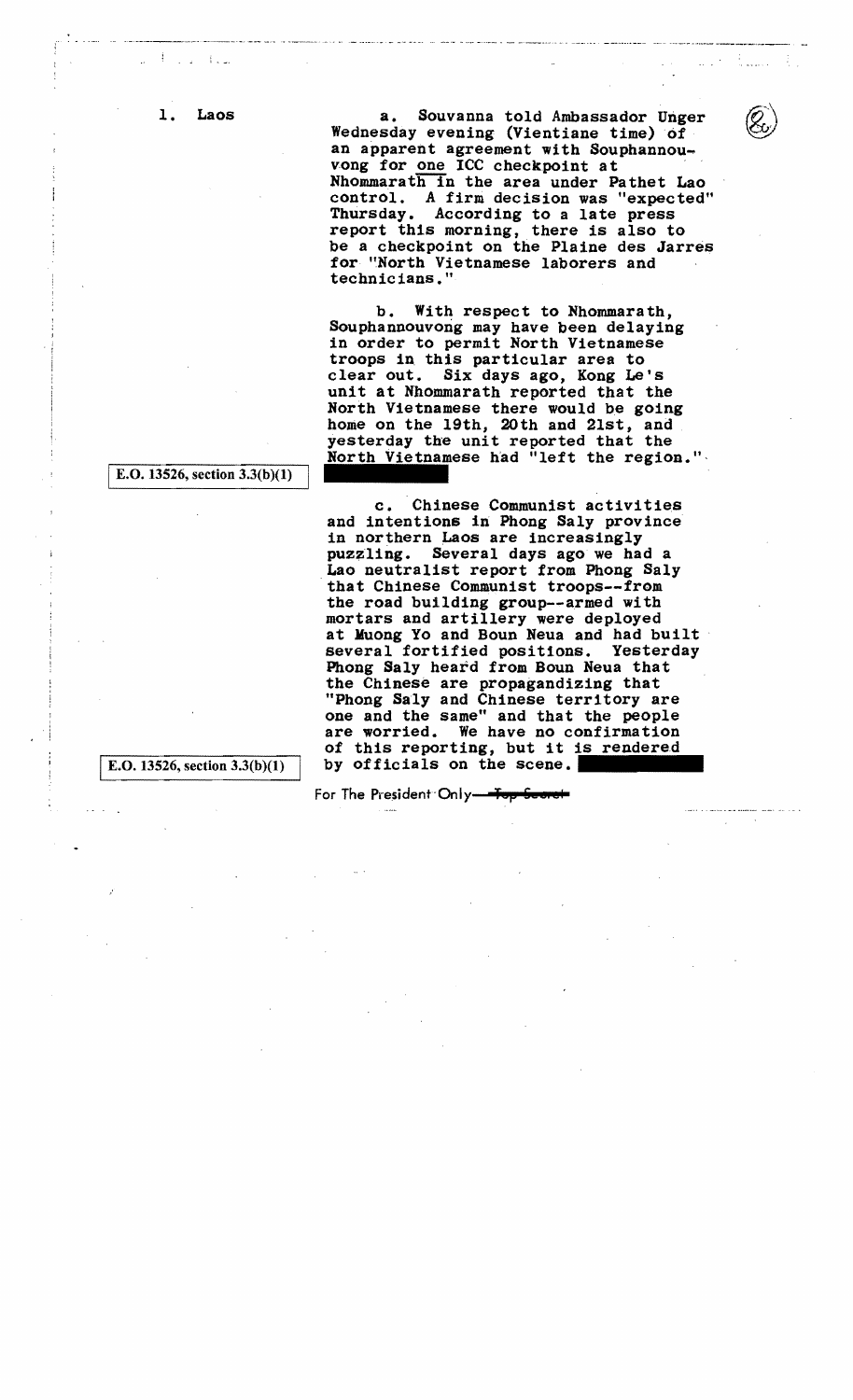I ' 1 .. \_\_\_\_ ,•.



d. Ambassador Unger is conce'rned about the effects of our present failure to respond to requests for ammunition airdrops for the Meos who are under the "strongest attack in recent months." He fears this will encourage the Communists to continue these attacks and will lead to a drop in Meo morale and to spreading defections.

2. East Germany

,""

The East German Communists appear to be trying to prevent any excuse for mob action by their own people.

a. Yesterday morning a US Military Liaison Mission vehicle was damaged in the town of Anklam, north of Berlin, apparently while its occupants were bedded down in their hotel. Soviet officers called to the scene were helpful and expressed regret.

b. Meanwhile, local East German officials sent party agitators among a crowd around the vehicle to inform them: "We do not approve of such things; we do not place ourselves in the same category as the rioters in West Berlin; we look on this as a provocation and will do everything to discover the perpetrators."

E.O. 13526, section 3.3(b)(1)

For The President Only<del> Top Sou</del>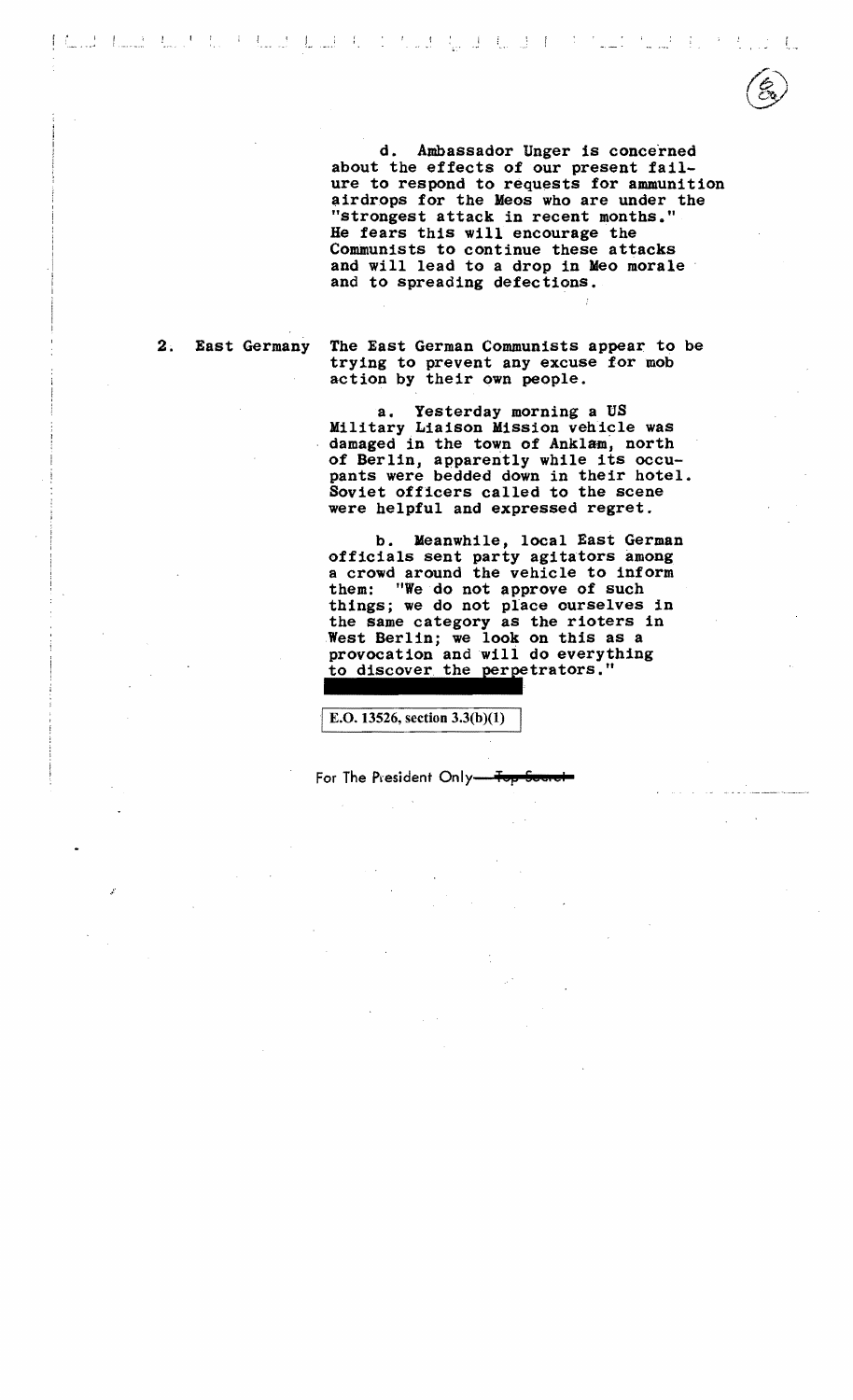a. Our initial assessment of the abolition of the Office of the Soviet Commandant leads us to suggest that: Khrushchev sees little chance now for further Western concessions and is concerned mainly with strengthening<br>his position for signing a treaty; some move to subject civilian--but probably not Allied military--air access to East German control may be in the offing; we may see new requirements for entry into East Berlin.

b. So far, there has been no immediate practical effect on Allied military access and movements. Our military vehicles entered East Berlin this morning without difficulty.

c. Presumably Ulbricht was in on the Soviet decision, but at the moment he remains a bit of a mystery. Flights by his usual aircraft suggest that he returned to East Germany on Monday,

E.O. 13526, section  $3.3(b)(1)$ 

#### 4. Cuba

a. Most of our information from within Cuba on the influx of Soviet equipment and technicians has,come from Cuban sources. We 'now have several reports from the British Embassy whose people have been out looking.

For The President Only-For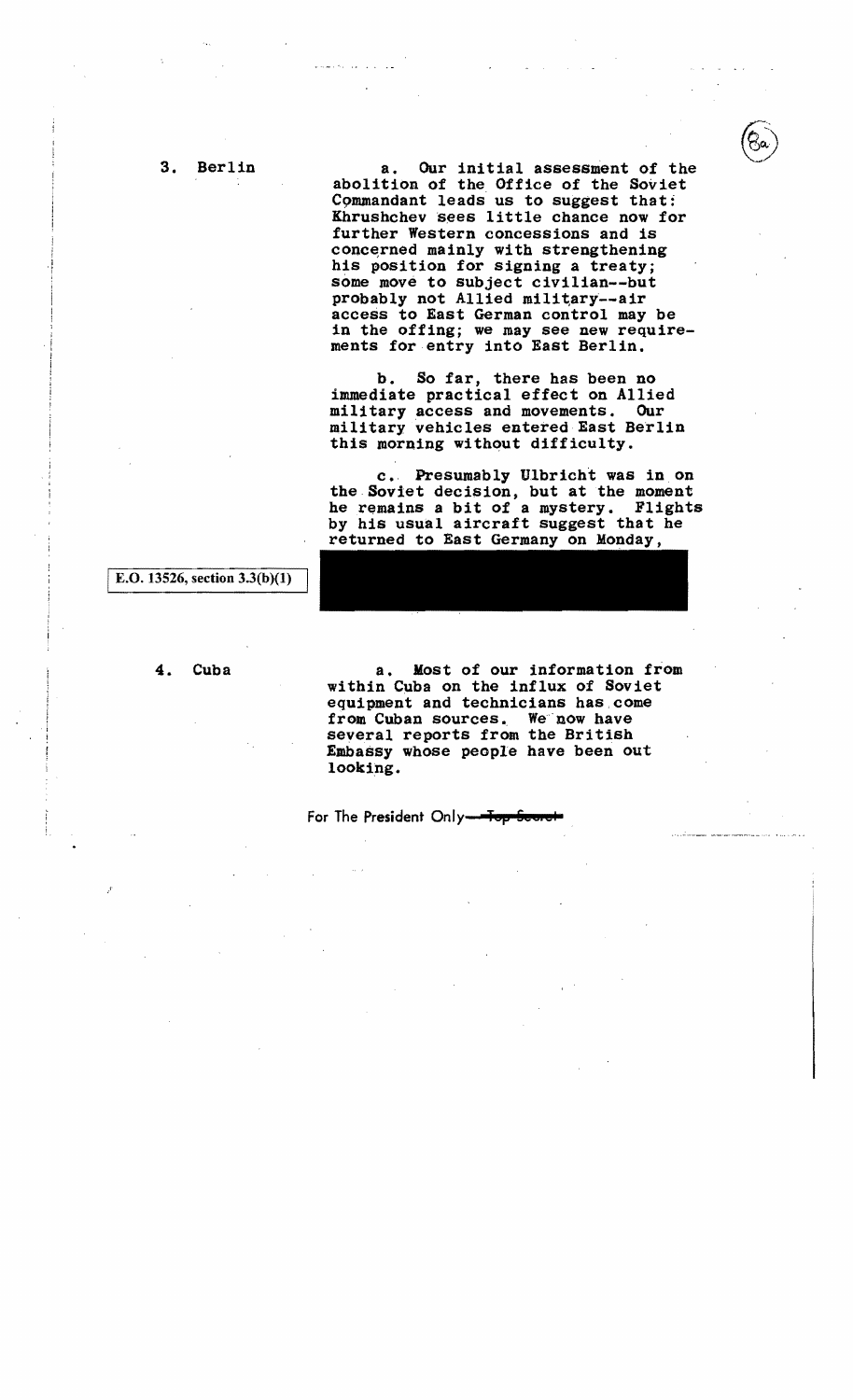b. They have spotted at least one camp southwest of Havana, where the number of vehicles suggested the presence of "many" more than the 200 presumed young Russians they did see, and where a radio antenna field had already been erected. This they think could be connected with radio monitoring.

c. Their information on the equipment coming in--some "hard", some not--leads them to suggest that "an expert might consider the possibility of anti-aircraft rockets and radar."

d. Our people in Miami tell us that Miro Cardona,. President of the Cuban Revolutionary Council, who is coming here today to see the Attorney General and the State Department, is also gOing to consult with Latin American ambassadors concerning "Soviet troops" in Cuba. According to a Miami news broadcast he is going to request help to repel this "invasion."

For The President Only-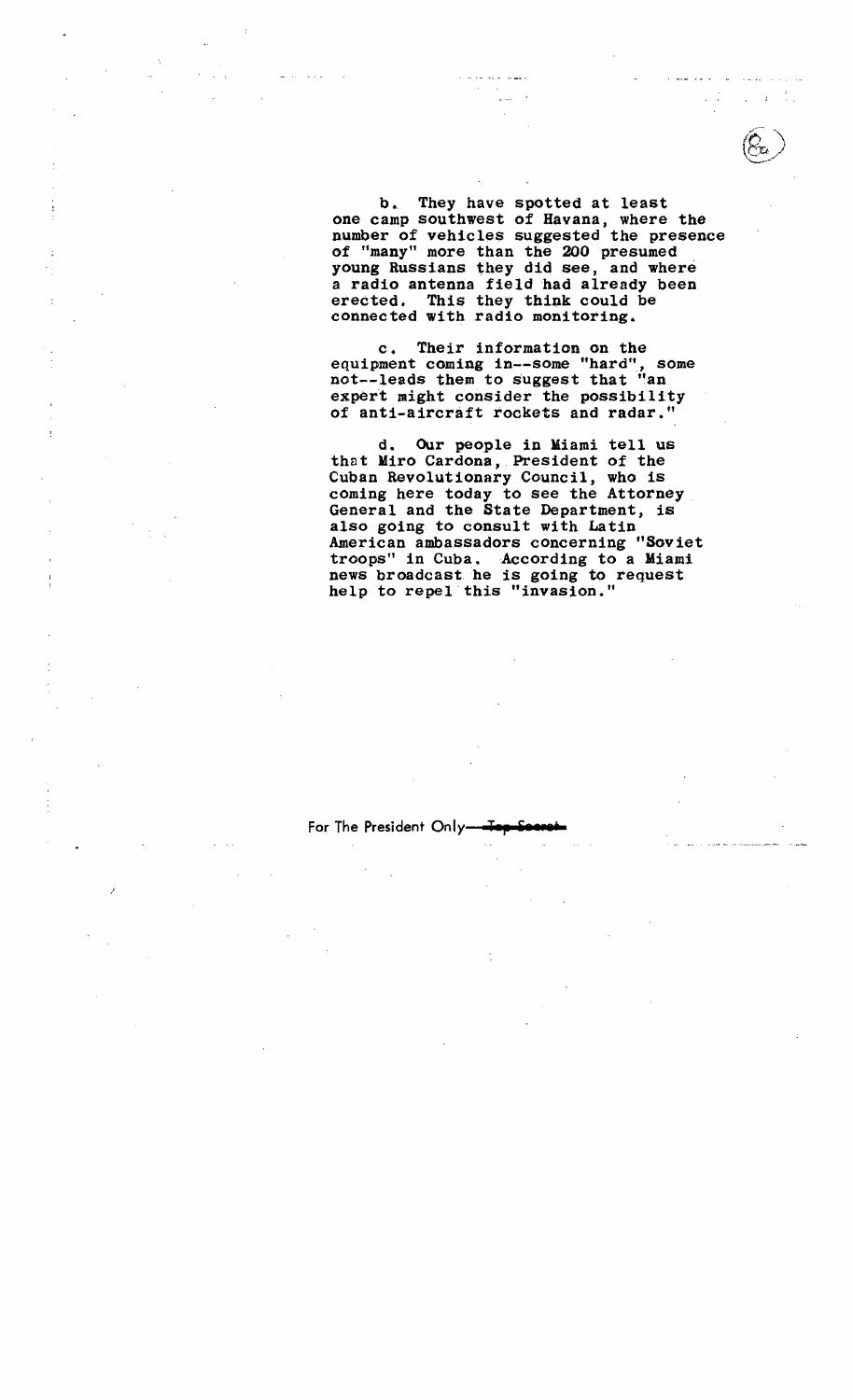USIB WATCH COMMITTEE CONCLUSIONS -- 22 August 1962

No Sino-Soviet Bloc country intends to initiate direct military action in the immediate future.

West Berlin popular reaction to developments at the' Wall creates a potentially dangerous situation. However, during the past week we have noted no unusual Soviet or East German military activity related to the Berlin sit-<br>uation. The Soviets have continued to assert a desire The Soviets have continued to assert a desire for further diplomatic negotiations on Berlin but have taken additional measures designed to erode the fourpower occupation status of the city.

The buildup of Viet Cong regular forces in South Vietnam and recent reports of the Concentration of battalion-size Viet Cong elements to the north of Saigon and in the central plateau area may point to early largescale simultaneous strikes against South Vietnamese military and civilian targets in widely separated areas.

The Communists' continuing refusal to permit effec-<br>tive inspection of their areas in Laos raises grave doubts that they intend to fulfill the Geneva agreements in good faith and suggests an intention to retain some Vietnamese forces in Laos.

NOTE: In its more detailed review, the Watch Committee also noted the possibility that some moves may be planned against Western air access to Berlin. It planned against Western air access to Berlin. cited the recent construction of ECM sites near West Berlin airports, orders to East German propagandists to refer to the air corridors as "air routes of'the DDR'used by the Western Powers," and the recent Soviet protests over Western flights in the Berlin zone. The Committee had insufficient evidence to arrive at any sense of timing.

E.O. 13526, section  $3.3(b)(1)$ 

For The President Only-<del>Top Secret</del>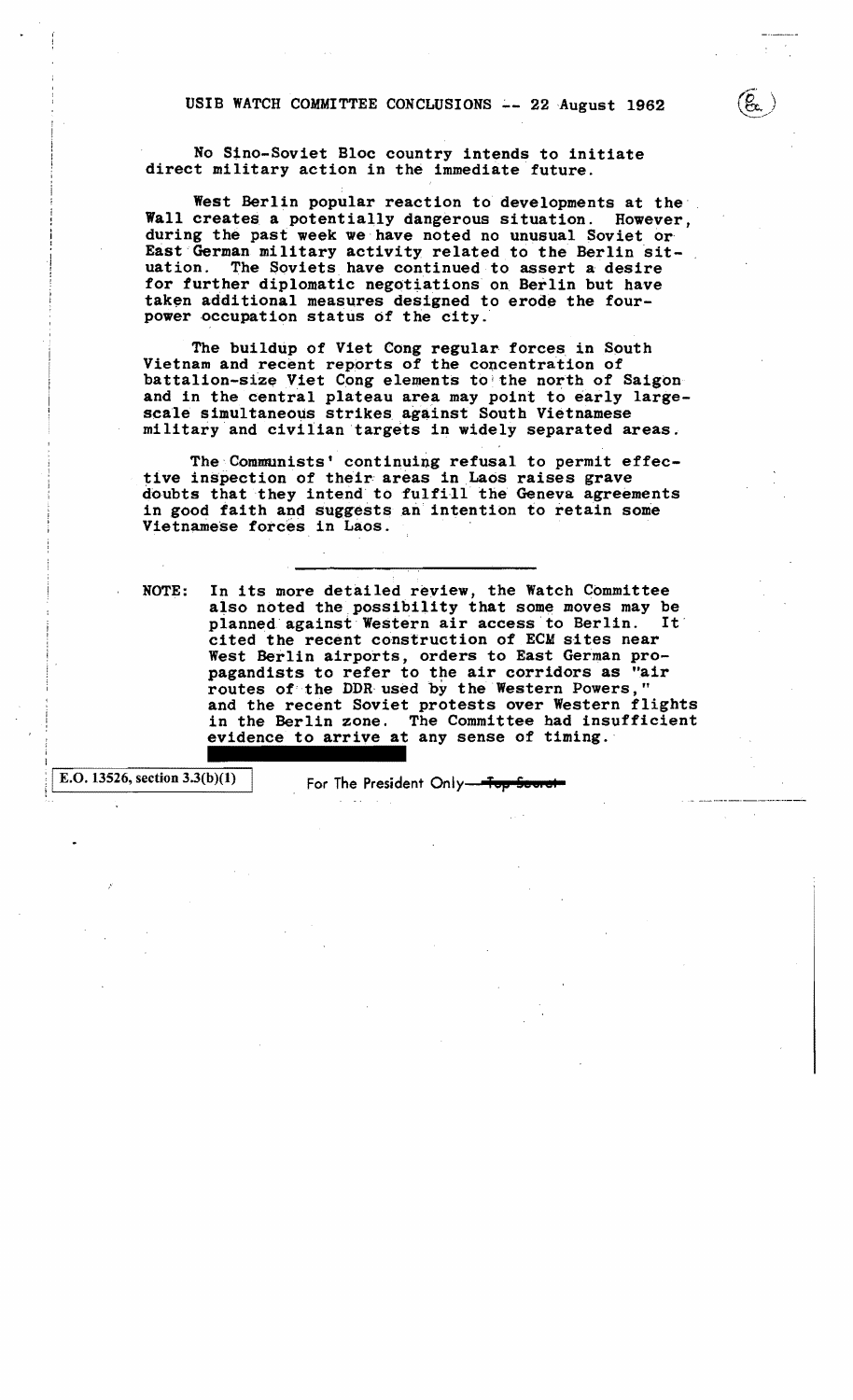**NOTES** A. South Vietnam 180 Viet Cong codebooks were captured a few days ago. This haul may assist our cryptanalysts with their knotty problem, and at the least may cause some confusion among Viet Cong commands while they change their communications after their loss is discovered.  $\sqrt{\text{E.O. 13526, section 3.3(b)(1)}}$ B. 1----------------------------------------------------------------------~ <sup>I</sup> **In the contract of the contract of the contract of the contract of the contract of the contract of the contract** Portion identified as non-responsive to the appeal  $\mathbf{I}$ -----------------------------------------------------------------------,

 $\mathcal{L}_{\text{max}}(t)$  . Then

### For The President Only-10